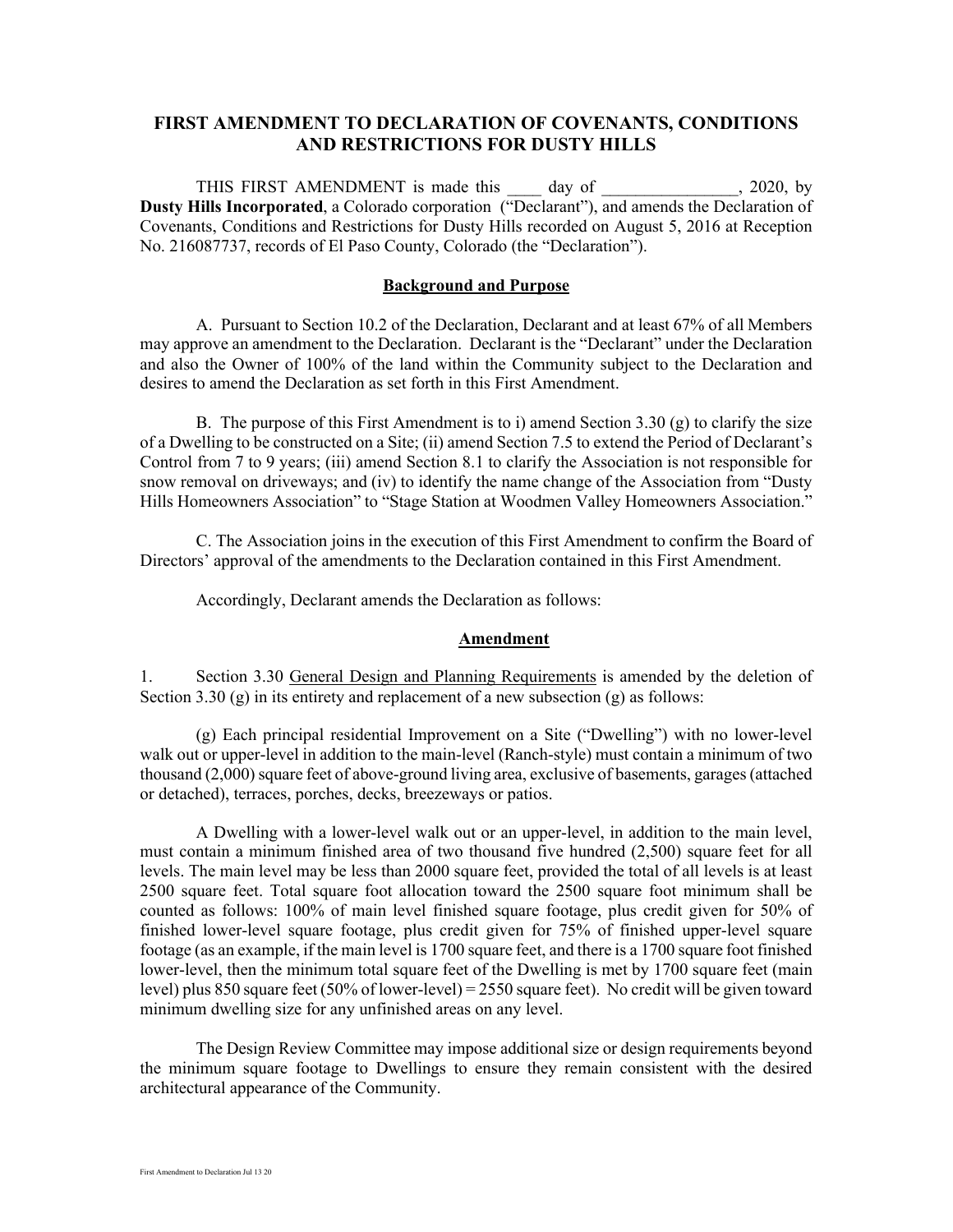2. Section 7.5 Appointment and Election of Directors is amended by revising the Period of Declarant's Control from seven (7) years to nine (9) years after recordation of the Declaration.

3. Section 8.1 General Duties and Powers of the Association is amended by the addition of the following at the end of the paragraph:

The Association shall have no snow removal responsibilities on Lot driveways, including shared driveways on Tract B, during the Period of Declarant's Control. After the termination of the Period of Declarant's Control, the Association may assume the responsibility for snow removal on Lot driveways, if approved by a majority of the Association members.

4. Association Name Change. The Association Board of Directors approved a change in name of the Association to "Stage Station at Woodmen Valley Homeowners Association." Any reference to the Association in the Declaration including, without limitation, Sections 2.3 and 2.5, shall mean and refer to "Stage Station at Woodmen Valley Homeowners Association."

5. Capitalized Terms. Any capitalized term used in this First Amendment shall have the same meaning ascribed to it in the Declaration.

6. Conflicting Provisions. If the provisions of this First Amendment conflict with any of the provisions set forth in the Declaration, the provisions of this First Amendment shall control.

This First Amendment is approved by Dusty Hills Incorporated, as Declarant and Owner of all of the land in the Community, and by the Board of Directors of Stage Station at Woodmen Valley Homeowners Association, effective as of the date set forth above.

## **DECLARANT:**

# **DUSTY HILLS INCORPORATED**

a Colorado corporation

By:  $_{-}$ 

Michael West, President

STATE OF COLORADO ) ) ss.

COUNTY OF

The foregoing instrument was acknowledged before me this day of \_\_\_\_\_\_\_\_\_\_\_\_\_\_\_\_\_, 2020, by Michael West, President of Dusty Hills Incorporated, a Colorado

corporation.

Witness my hand and official seal.

My commission expires

(SEAL)

Notary Public